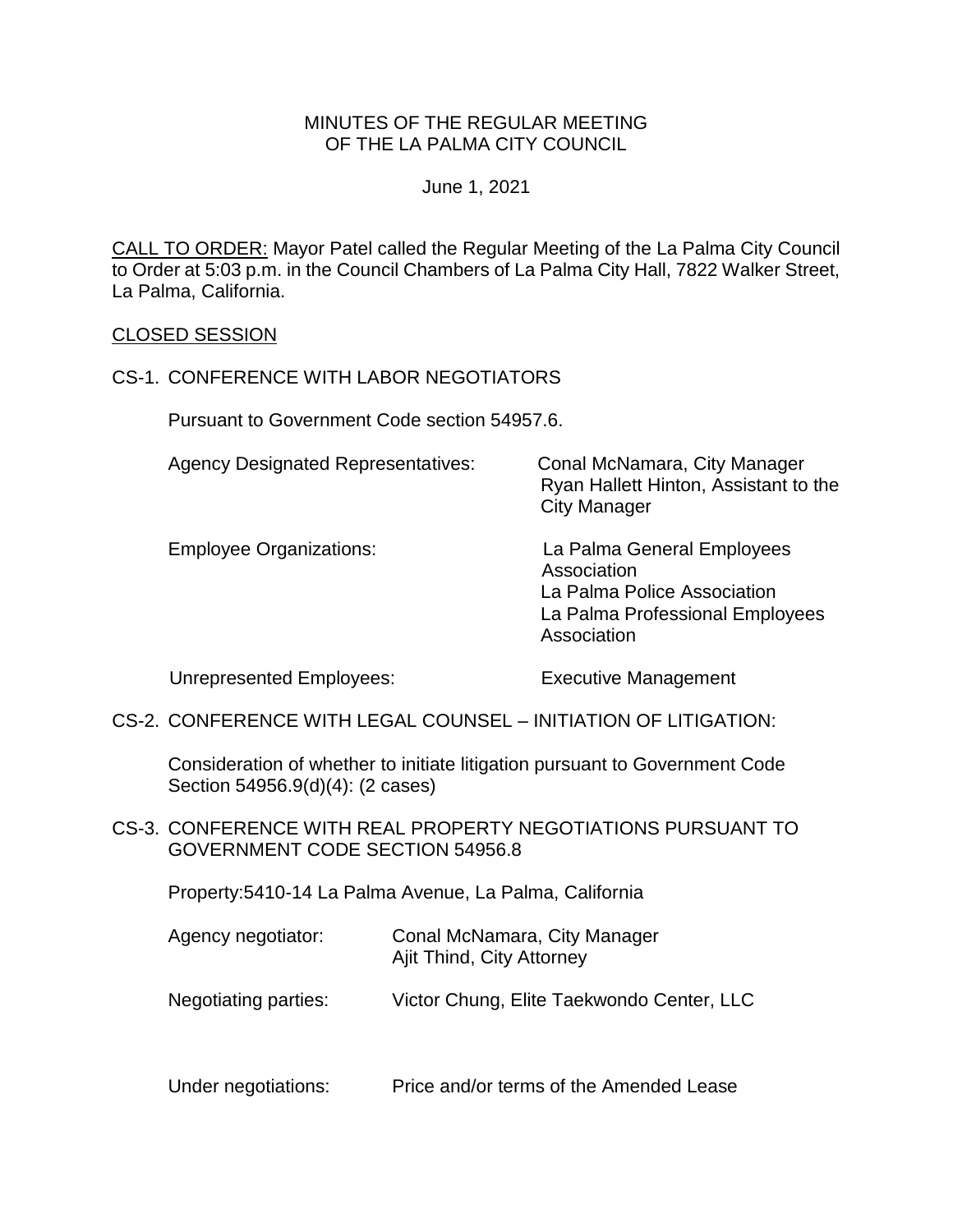Mayor Patel recessed to Closed Session at 5:05 p.m.

Mayor Patel reconvened in Open Session at 6:27 p.m. and requested to take a short recess.

Mayor Patel reconvened at 6:35 p.m. and had nothing to report out of Closed Session.

| PLEDGE OF ALLEGIANCE:          | Mayor Pro Tem Steggell                                                                                                                                                                                                                                                                                                                                                             |
|--------------------------------|------------------------------------------------------------------------------------------------------------------------------------------------------------------------------------------------------------------------------------------------------------------------------------------------------------------------------------------------------------------------------------|
| INVOCATION:                    | Council Member Goodman                                                                                                                                                                                                                                                                                                                                                             |
| <b>ROLL CALL:</b>              | <b>Council and Commission Members</b>                                                                                                                                                                                                                                                                                                                                              |
| Council Members present:       | Council Member Baker, Council Member Goodman,<br>Mayor Patel, Mayor Pro Tem Steggell, and Council<br>Member Waldman                                                                                                                                                                                                                                                                |
| <b>Council Members absent:</b> | None                                                                                                                                                                                                                                                                                                                                                                               |
| City Officials present:        | Conal McNamara, City Manager<br>Ajit Thind, City Attorney<br>Mike Belknap, Community Services Director<br>Jake Chavira, Water/Maintenance Supervisor<br>Joe Cisneros, Management Analyst<br>Ryan Hallett Hinton, Assistant to the City Manager<br>Scott Hutter, Planning Manager<br>Terry Kim, Police Chief<br>Kimberly Kenney, City Clerk<br>Mike Matsumoto, Financial Consultant |

# **[PRESENTATIONS](https://lapalma.granicus.com/MediaPlayer.php?view_id=&clip_id=1265&meta_id=170248)**

None Scheduled.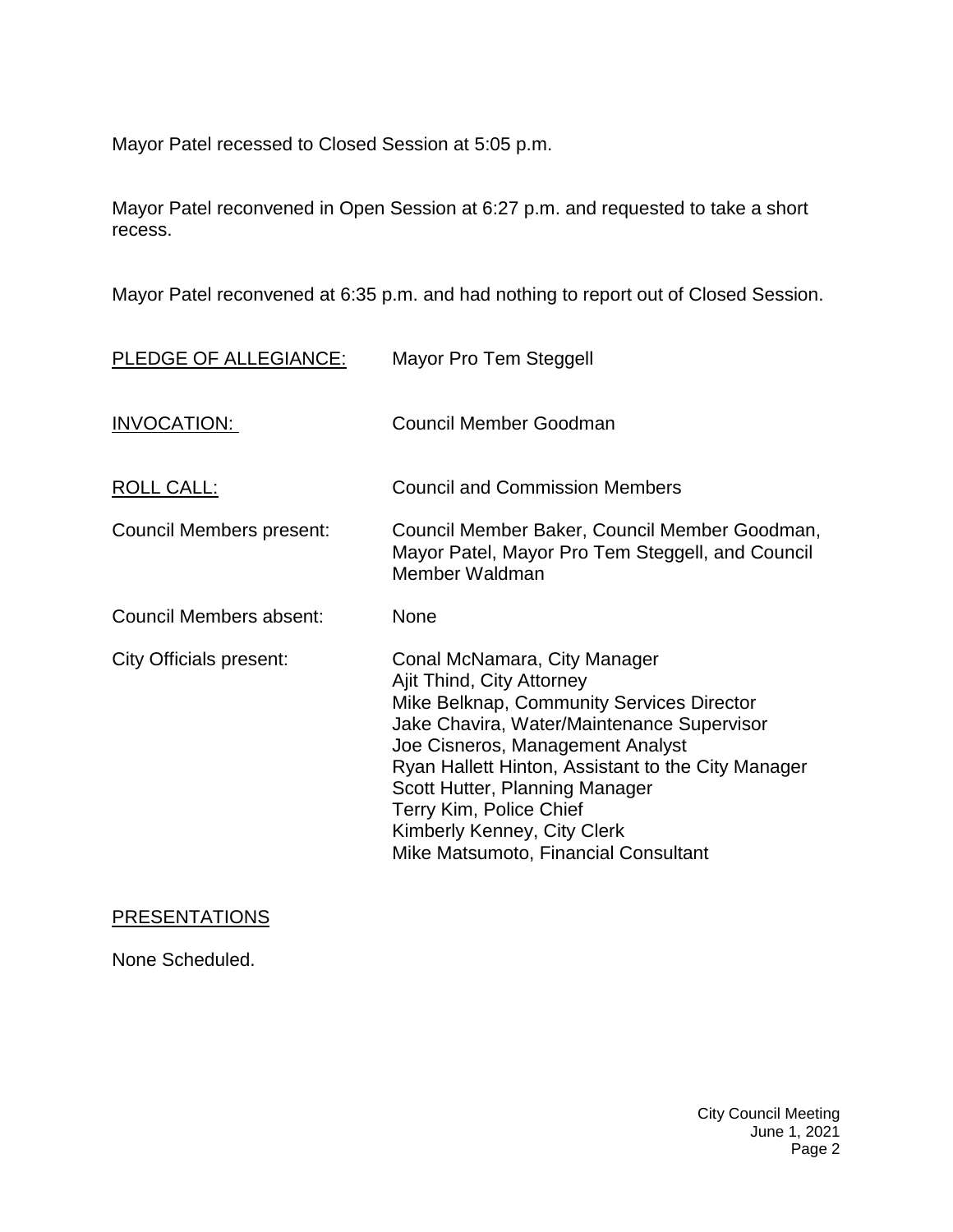### [ORAL COMMUNICATIONS](https://lapalma.granicus.com/MediaPlayer.php?view_id=&clip_id=1265&meta_id=170249)

Anthony Kim, owner of Wholly Smokes BBQ, addressed the City Council regarding his opposition to his interaction with City Staff, the Fats Oils and Grease program, and his interactions with Building Department Staff.

Kalvin Alvarez, Constituent Services Manager for Orange County 2nd District Supervisor Katrina Foley, congratulated the City Council and City Staff for a successful Memorial Day event; joined the Arterial Street Medians funding request by Congresswoman Sanchez for the City of La Palma; announced the Veterans Workforce Development Program; updated the public on the County's COVID-19 efforts; plans to host a virtual 2nd District small business round table event on June 16 and 23; and the upcoming virtual 2nd District job fair on June 23.

Mona Castillo, a La Palma resident, addressed the City Council regarding details of the upcoming Noise Ordinance public hearing; how it relates to the Walmart situation; and that she received notification in the mail regarding this.

Mayor Patel responded that this item is a Citywide Noise Ordinance change; the City Council will be voting on the passage of the Noise Ordinance; asked City Staff for further detail; and that if she has comments or questions regarding the Noise Ordinance, she can address them during that public hearing.

City Manager McNamara clarified that the City Council is not voting on the sound wall or particular issues with Walmart, but on the Citywide Noise Ordinance. He closed by noting that City Staff is working separately on the issues with Walmart and is not connected to the Noise Ordinance.

City Clerk Kenney received oral comments from Anthony Kim, owner of Wholly Smokes BBQ, noted that he had read into the record the comments the City Council has received. She closed by noting that a copy of the full email is being provided to the City Council and the City Clerk will keep a copy on file, and note it in the minutes.

## [RECESS THE CITY COUNCIL AND CONVENE AS THE CITY OF LA PALMA AS](https://lapalma.granicus.com/MediaPlayer.php?view_id=&clip_id=1265&meta_id=170250)  [SUCCESSOR AGENCY TO THE DISSOLVED COMMUNITY DEVELOPMENT](https://lapalma.granicus.com/MediaPlayer.php?view_id=&clip_id=1265&meta_id=170250)  [COMMISSION AT 6:54 P.M.](https://lapalma.granicus.com/MediaPlayer.php?view_id=&clip_id=1265&meta_id=170250)

[City Clerk Kenney stated, "The City Council will now recess and convene as the](https://lapalma.granicus.com/MediaPlayer.php?view_id=&clip_id=1265&meta_id=170251)  [Successor Agency to the Dissolved Community Development Commission of the City of](https://lapalma.granicus.com/MediaPlayer.php?view_id=&clip_id=1265&meta_id=170251)  La Palma. [Members of the La Palma City Council receive no compensation or stipend](https://lapalma.granicus.com/MediaPlayer.php?view_id=&clip_id=1265&meta_id=170251)  [as a result of convening or participating in either the Successor Agency or otherwise as](https://lapalma.granicus.com/MediaPlayer.php?view_id=&clip_id=1265&meta_id=170251)  [serving as members of the Successor Agency".](https://lapalma.granicus.com/MediaPlayer.php?view_id=&clip_id=1265&meta_id=170251)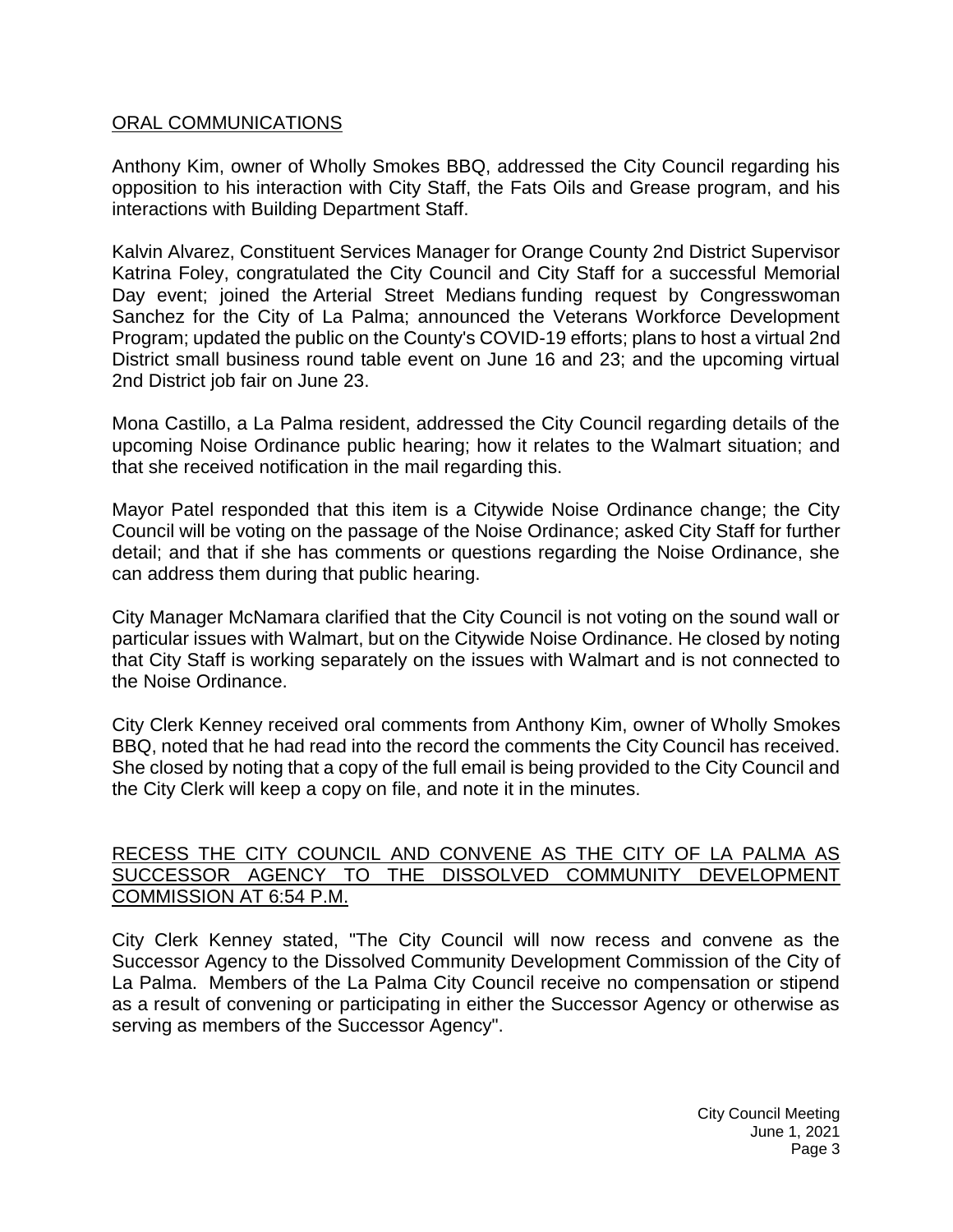## [CONSENT CALENDAR](https://lapalma.granicus.com/MediaPlayer.php?view_id=&clip_id=1265&meta_id=170252)

A. Approval of Successor Agency Minutes

Minutes of the May 4, 2021, Regular Meeting of the Successor Agency.

Council Member Goodman made a motion to Consent Calendar Item A.

The motion was seconded by Council Member Waldman and carried on the following vote:

- AYES: Council Member Baker, Council Member Goodman, Mayor Patel, Mayor Pro Tem Steggell, and Council Member Waldman
- NOES: None

## [RECONVENE THE CITY COUNCIL FOR A JOINT MEETING WITH THE SUCCESSOR](https://lapalma.granicus.com/MediaPlayer.php?view_id=&clip_id=1265&meta_id=170254)  [AGENCY AT 6:55 P.M.](https://lapalma.granicus.com/MediaPlayer.php?view_id=&clip_id=1265&meta_id=170254)

### [PUBLIC HEARINGS](https://lapalma.granicus.com/MediaPlayer.php?view_id=&clip_id=1265&meta_id=170255)

- B. [Adoption of Fiscal Year 2021-22 Operating and Capital Improvement Program](https://lapalma.granicus.com/MediaPlayer.php?view_id=&clip_id=1265&meta_id=170256)  [Budget and Appropriations Limit for FY 2021-22](https://lapalma.granicus.com/MediaPlayer.php?view_id=&clip_id=1265&meta_id=170256)
	- a) [Mayor Patel opened the Public Hearing at 6:57 p.m.](https://lapalma.granicus.com/MediaPlayer.php?view_id=&clip_id=1265&meta_id=170257)
	- b) [City Manager McNamara introduced the item and Financial Consultant](https://lapalma.granicus.com/MediaPlayer.php?view_id=&clip_id=1265&meta_id=170258)  Matsumoto [gave the Staff Report](https://lapalma.granicus.com/MediaPlayer.php?view_id=&clip_id=1265&meta_id=170258)
	- c) [Successor Agency/City Council Comments](https://lapalma.granicus.com/MediaPlayer.php?view_id=&clip_id=1265&meta_id=170259) and Questions

Discussion ensued regarding the projected deficit in FY 2024-25; that the deficits are technically caused by the monetary transfers to the City's reserve funds; that if the City did not transfer the monies, we would have a surplus; and that the City Council has the authority to pull the funds from reserves.

d) [Public Input:](https://lapalma.granicus.com/MediaPlayer.php?view_id=&clip_id=1265&meta_id=170260)

No members of the public wished to speak.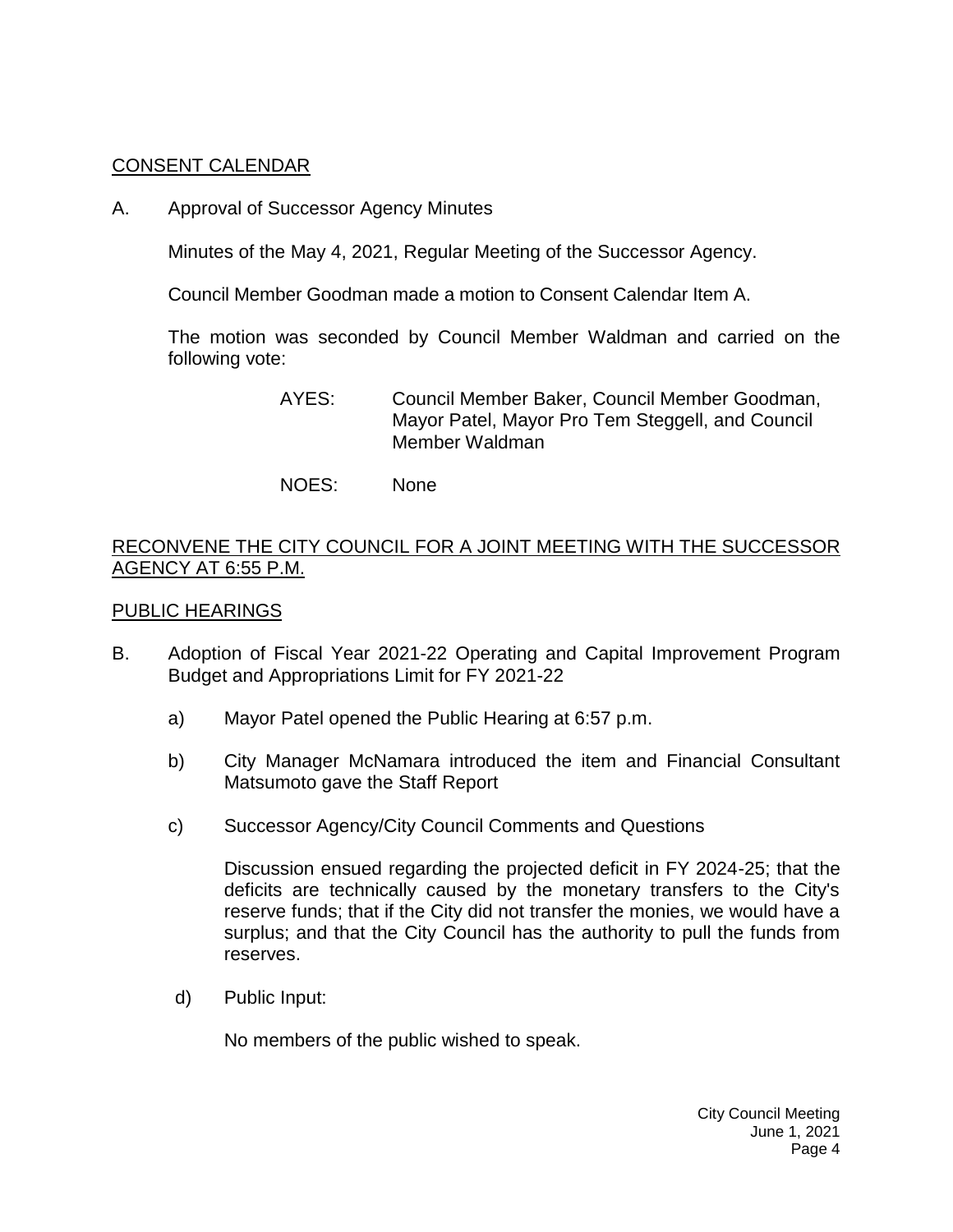- e) [Mayor Patel closed the Public Hearing at 7:02 p.m.](https://lapalma.granicus.com/MediaPlayer.php?view_id=&clip_id=1265&meta_id=170261)
- f) Adopt a Resolution approving and adopting a Budget for Fiscal Year 2021- 22
- g) Adopt a Resolution approving the Annual Appropriations Limit for Fiscal Year 2021-22

Council Member Goodman made a motion to adopt Resolution No 2021-14 approving and adopting a Budget for Fiscal Year 2021-22, and Resolution No. 2021-15 approving the Annual Appropriations Limit for Fiscal Year 2021-22

The motion was seconded by Council Member Waldman and carried on the following vote:

- AYES: Council Member Baker, Council Member Goodman, Mayor Patel, Mayor Pro Tem Steggell, and Council Member Waldman
- NOES: None

# [REGULAR ITEMS](https://lapalma.granicus.com/MediaPlayer.php?view_id=&clip_id=1265&meta_id=170264)

None Scheduled.

### [ADJOURN THE CITY OF LA PALMA AS SUCCESSOR AGENCY TO THE DISSOLVED](https://lapalma.granicus.com/MediaPlayer.php?view_id=&clip_id=1265&meta_id=170265)  [COMMUNITY DEVELOPMENT COMMISSION OF THE CITY OF LA PALMA AT 7:03](https://lapalma.granicus.com/MediaPlayer.php?view_id=&clip_id=1265&meta_id=170265)  [P.M.](https://lapalma.granicus.com/MediaPlayer.php?view_id=&clip_id=1265&meta_id=170265)

# [CONSENT CALENDAR](https://lapalma.granicus.com/MediaPlayer.php?view_id=&clip_id=1265&meta_id=170267)

1. Waive the Reading of All Ordinances

Waive the reading of all Ordinances in their entirety and read by title only.

2. Approval of Council Minutes

Minutes of the May 4, 2021, Regular Meeting, and May 24, 2021, Special Meeting of the City Council.

3. Approval of Register of Demands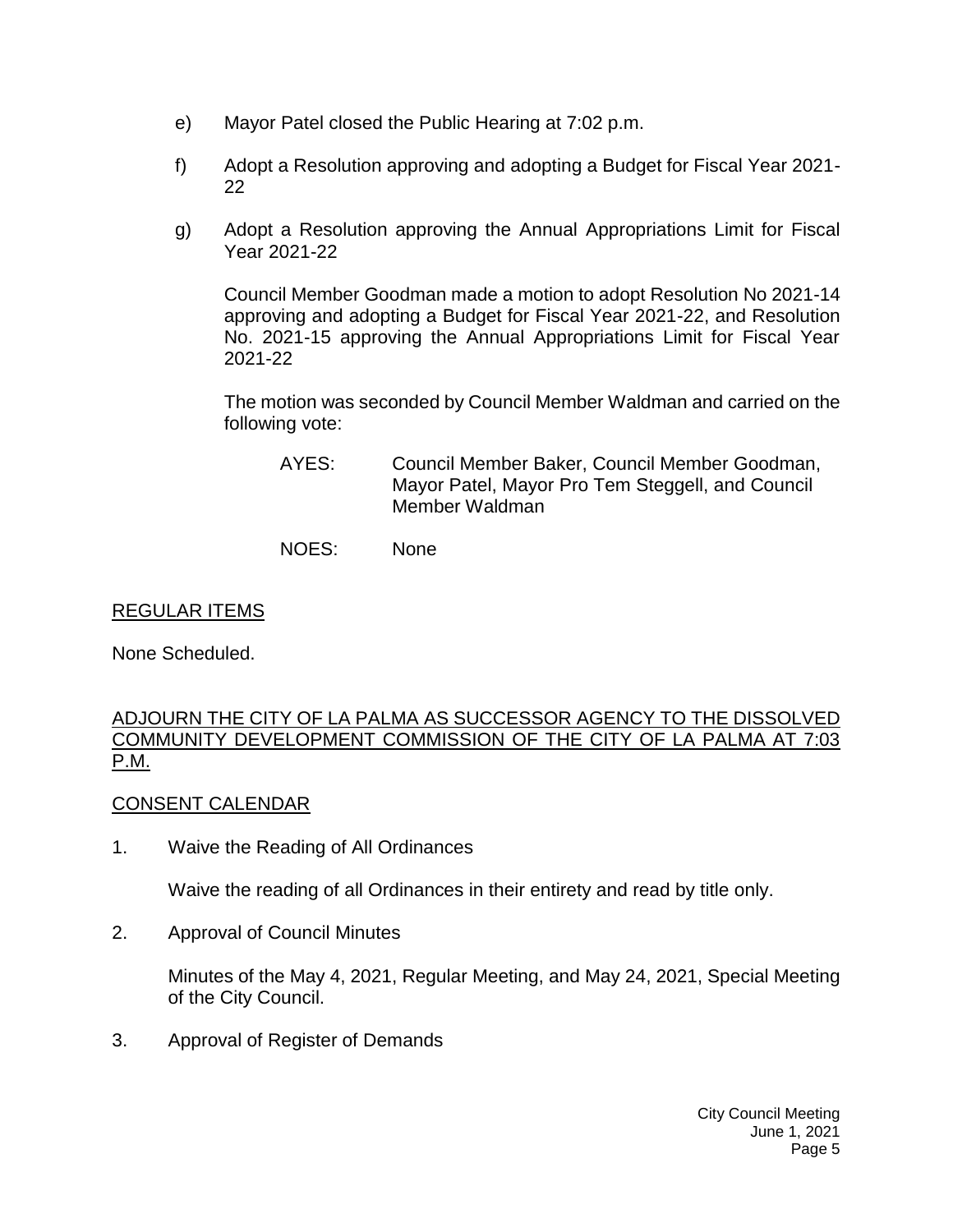Resolution No. 2021-16 approving the Register of Demands for May 18, 2021, and June 1, 2021.

4. Cancellation of July 6, 2021, City Council and Successor Agency Meetings

Cancel the July 6, 2021, City Council and Successor Agency regular meetings.

5. 2021 Annual Water Quality Report

Receive and file the 2021 Annual Water Quality Report and direct staff to distribute the report to the residents of La Palma.

6. Notice of Completion and Acceptance of Work for the Demolition and Replacement of Playground Equipment and Surfacing at El Rancho Verde Park, City Project No. 20-PRK-01.

Accept the work and authorize the Community Services Director to file the Notice of Completion and Acceptance of Work with the Orange County Recorder for the demolition and replacement of playground equipment and surfacing at El Rancho Verde Park, City Project No. 20-PRK-01.

8. Purchase of Emergency Operation Center Backup Generator

Authorize the purchase of an Emergency Generator from Quinn Power Systems in the amount of \$153,794.61.

- 9. Annual Measure M2 Eligibility Submittal Package, Fiscal Year 2021-22
	- a) Adopt the Measure M2 Seven-year Capital Improvement Program (Fiscal Year 2021-22 through Fiscal Year 2027-28; and
	- b) Adopt Resolution No. 2021-17 Concerning the Status and Update of the Circulation Element and Mitigation Fee Program; and
	- c) Authorize the Community Services Director to submit the City's Measure M2 Eligibility Package to the Orange County Transportation Authority.
- 10. Budget Adjustments Fiscal Year 2020-21

Resolution No. 2021-18 amending the Fiscal Year 2020-21 Budget.

11. Award of Contract to MDJ Management for City Hall Interior Improvements

Award a Contract in the amount of \$251,679.78 to MDJ Management for City Hall interior improvements.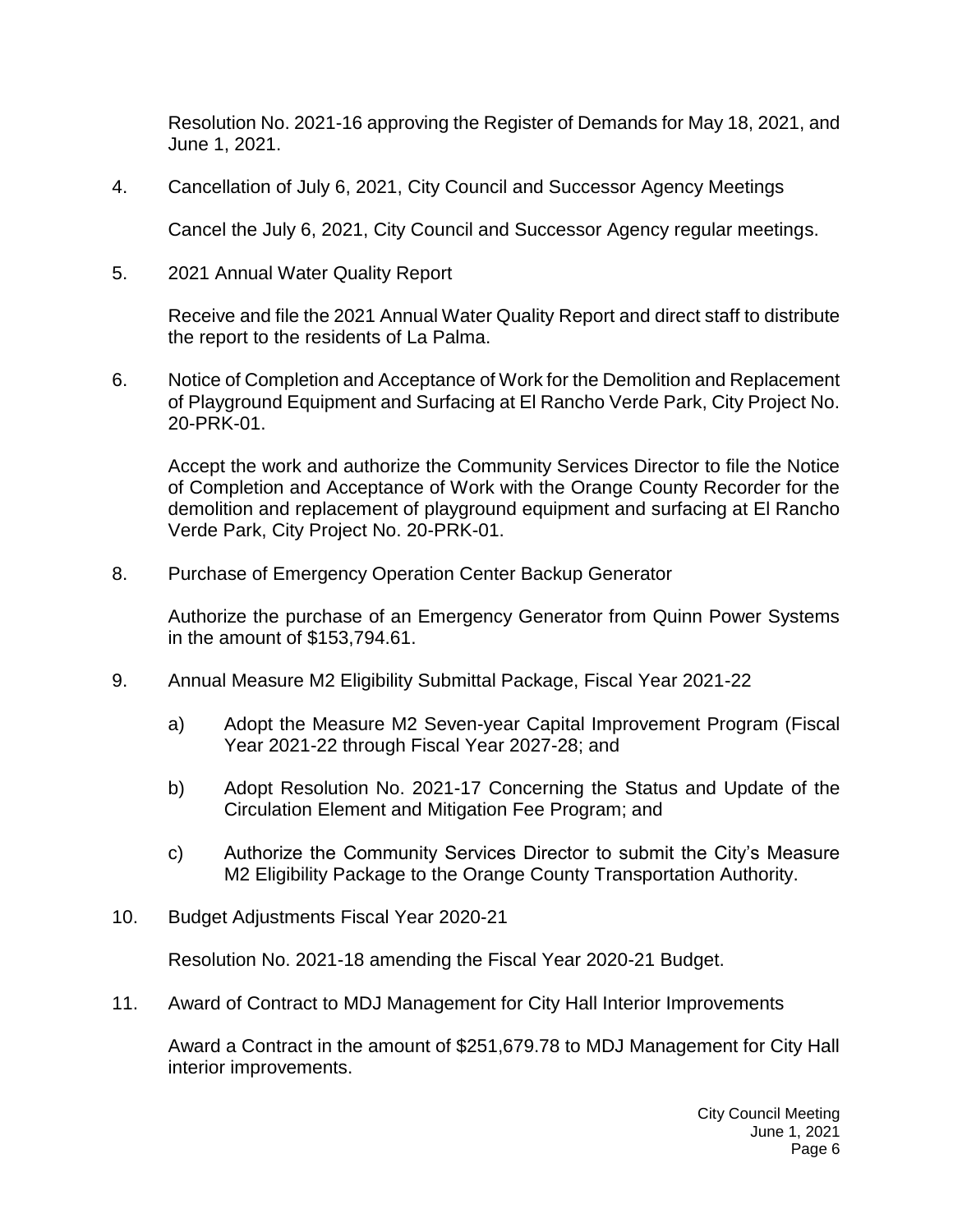Council Member Goodman made a motion to approve Consent Calendar Items 1 through 6, and 8 through 11.

The motion was seconded by Mayor Pro Tem Steggell and carried on the following vote:

- AYES: Council Member Baker, Council Member Goodman, Mayor Patel, Mayor Pro Tem Steggell, and Council Member Waldman
- NOES: None

## ITEMS PULLED FROM CONSENT CALENDAR

7. [Award of Contract to Precision Concrete Cutting for Sidewalk Condition Repairs](https://lapalma.granicus.com/MediaPlayer.php?view_id=&clip_id=1265&meta_id=170274)

Council Member Waldman requested to have this item pulled from the Consent Calendar in order to clarify the type of work being done and areas where the City has already used this procedure.

Community Services Director Belknap concurred that the City has used this procedure previously at the park in place of asphalt patches that don't last; and that this procedure also allows the City to not be put into the position of replacing the whole sidewalk tile.

Council Member Waldman made a motion to approve the Award of Contract to Precision Concrete Cutting for Sidewalk Condition Repairs.

The motion was seconded by Council Member Baker and carried on the following vote:

- AYES: Council Member Baker, Council Member Goodman, Mayor Patel, Mayor Pro Tem Steggell, and Council Member Waldman
- NOES: None

### [PUBLIC HEARINGS](https://lapalma.granicus.com/MediaPlayer.php?view_id=&clip_id=1265&meta_id=170282)

- 12. [Adoption of the 2020 Urban Water Management Plan \(UWMP\), Water](https://lapalma.granicus.com/MediaPlayer.php?view_id=&clip_id=1265&meta_id=170283)  Shortage [Contingency Plan, and Addendum to the 2015 UWMP](https://lapalma.granicus.com/MediaPlayer.php?view_id=&clip_id=1265&meta_id=170283)
	- a) [Mayor Patel opened the Public Hearing at 7:06 p.m.](https://lapalma.granicus.com/MediaPlayer.php?view_id=&clip_id=1265&meta_id=170284)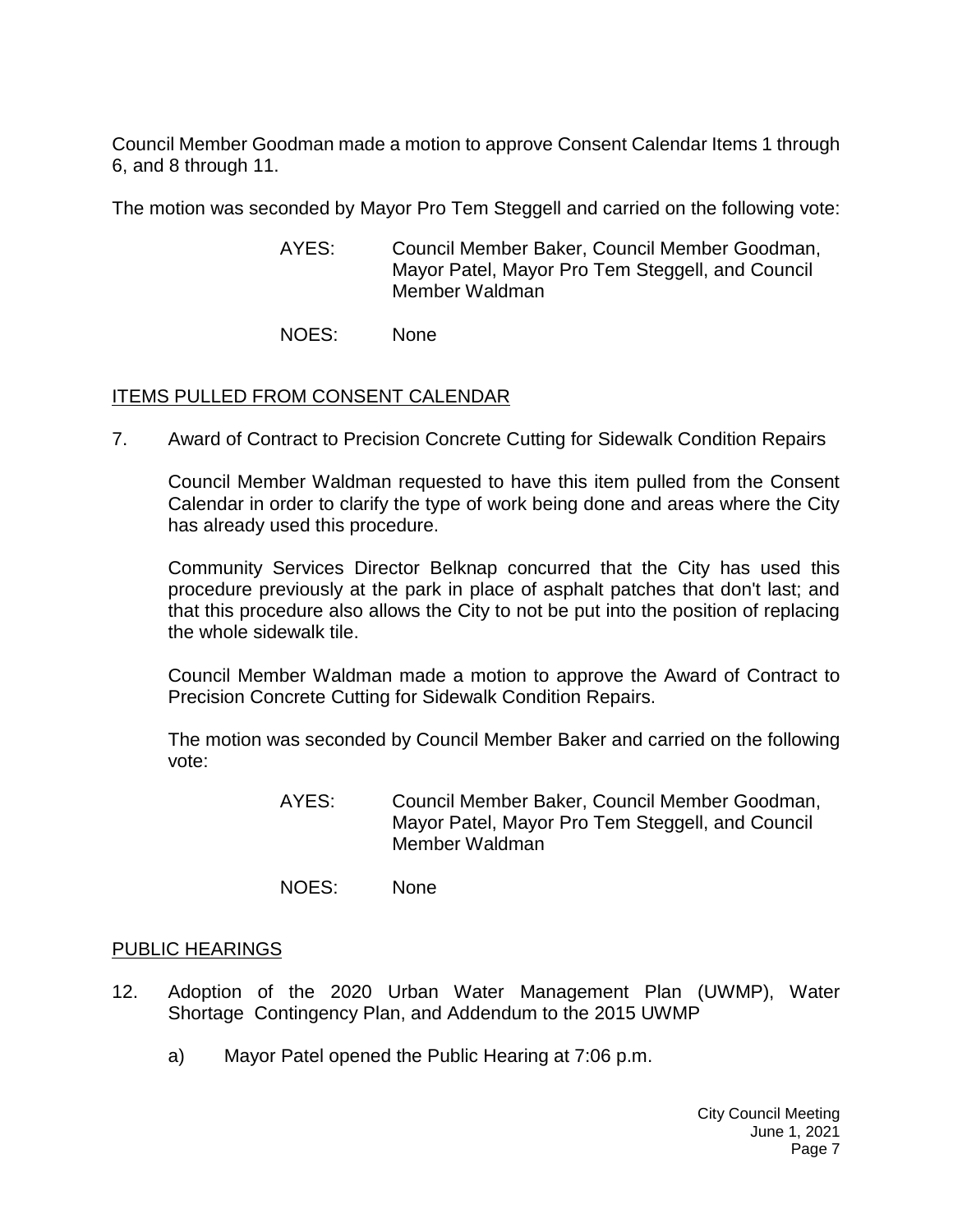- b) [Water/Maintenance Supervisor Chavira gave the Staff Report](https://lapalma.granicus.com/MediaPlayer.php?view_id=&clip_id=1265&meta_id=170285)
- c) [Council Comments and Questions:](https://lapalma.granicus.com/MediaPlayer.php?view_id=&clip_id=1265&meta_id=170286)

Discussion ensued regarding whether there are requirements for citizens in this water management plan; that this is the State requirements for cities during a very serious drought; that this required plan for the City will also require public outreach for participation from its citizens for each stage of a drought.

d) [Public Input:](https://lapalma.granicus.com/MediaPlayer.php?view_id=&clip_id=1265&meta_id=170287)

No members of the public wished to speak.

- e) [Mayor Patel closed the Public Hearing at 7:10 p.m.](https://lapalma.granicus.com/MediaPlayer.php?view_id=&clip_id=1265&meta_id=170288)
- f) Adopt the 2020 Urban Water Management Plan; and
- g) Adopt the Water Shortage Contingency Plan; and
- h) Adopt an Addendum to 2015 Urban Water Management Plan.

Council Member Goodman made a motion to adopt the 2020 Urban Water Management Plan; the Water Shortage Contingency Plan; and adopt an Addendum to 2015 Urban Water Management Plan.

The motion was seconded by Council Member Waldman and carried on the following vote:

- AYES: Council Member Baker, Council Member Goodman, Mayor Patel, Mayor Pro Tem Steggell, and Council Member Waldman
- NOES: None
- 13. [Introduction and First Reading of An Ordinance Amending City Zoning Code](https://lapalma.granicus.com/MediaPlayer.php?view_id=&clip_id=1265&meta_id=170292)  [\(Chapter 44 of the La Palma Municipal Code\) Section's 44-267 and 44-366](https://lapalma.granicus.com/MediaPlayer.php?view_id=&clip_id=1265&meta_id=170292)  [Pertaining to the Regulation of Noise and Loading](https://lapalma.granicus.com/MediaPlayer.php?view_id=&clip_id=1265&meta_id=170292)
	- a) [Mayor Patel opened the Public Hearing at 7:11 p.m.](https://lapalma.granicus.com/MediaPlayer.php?view_id=&clip_id=1265&meta_id=170293)
	- b) [Planning Manager Hutter gave the Staff Report](https://lapalma.granicus.com/MediaPlayer.php?view_id=&clip_id=1265&meta_id=170294)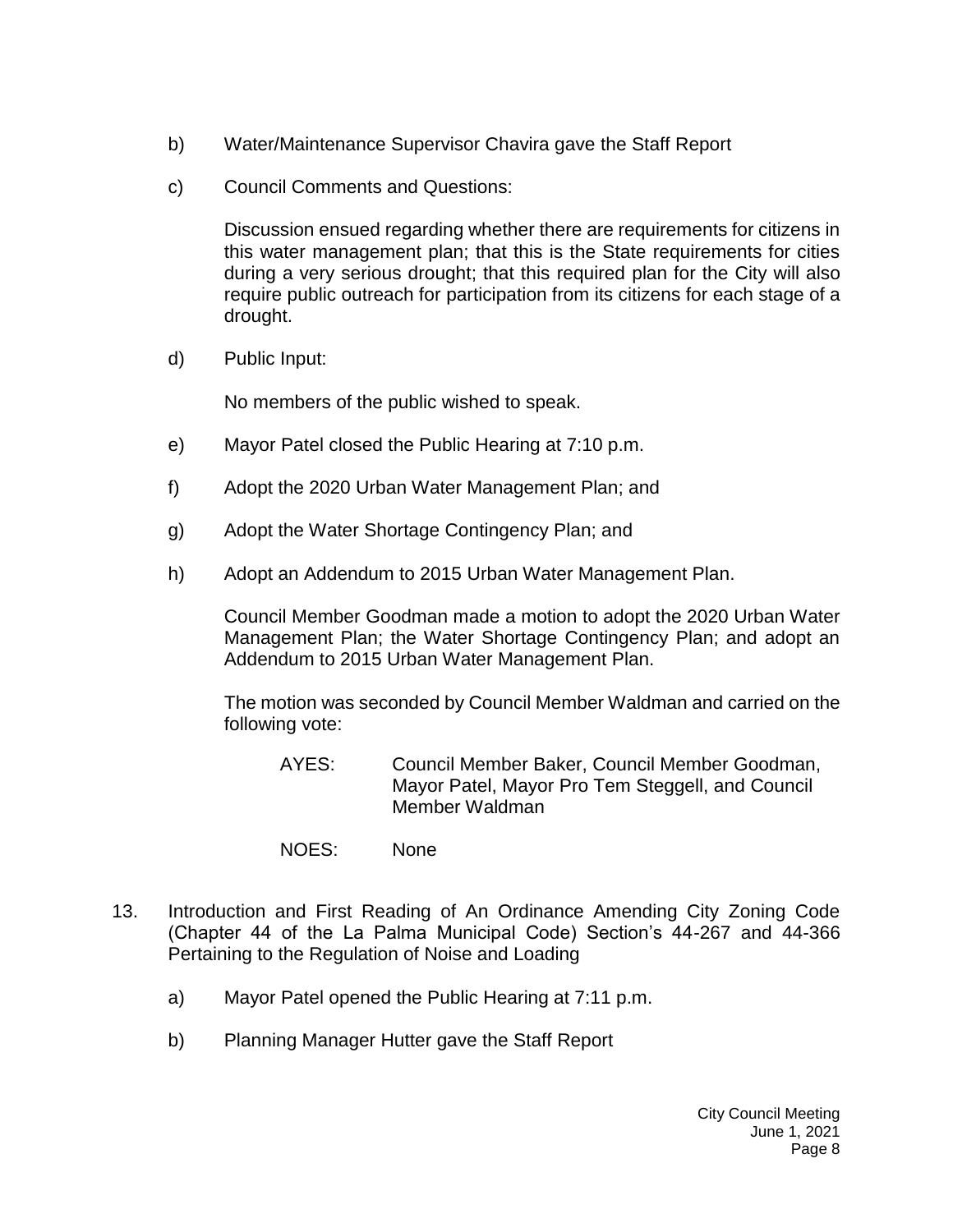c) [Council Comments and Questions:](https://lapalma.granicus.com/MediaPlayer.php?view_id=&clip_id=1265&meta_id=170295)

Discussion ensued regarding the City's existing Sound Ordinance being very vague and unclear making enforcement difficult; that Staff worked closely with the City Attorney to put in place clearly defined protocols for measuring sound in order to take enforcement action; that this is a necessary update; that Walmart can now be fined for violations after this Ordinance is passed; and that all commercial businesses will be notified of this Ordinance change.

d) [Public Input:](https://lapalma.granicus.com/MediaPlayer.php?view_id=&clip_id=1265&meta_id=170296)

Mona Castillo, a La Palma resident, addressed the City Council regarding details on the changes being made; and how citizens can address the enforcement when Code Enforcement is not available on the weekend.

City Manager McNamara responded that there is no budget for increased code enforcement on the weekend; that the Police Department has been responsive should they be called to address the noise concerns over the weekend; and that on page 5 of the Ordinance, it details the various changes to the Ordinance that are actually enforceable.

James Snyder, a La Palma resident, addressed the City Council regarding the exact changes to the decibel level measurements in this Ordinance; whether previous violations by Walmart will be addressed; opposition to not having a complaint process; and how to get his concerns addressed in a timely fashion and in writing.

Planning Manager Hutter responded by clarifying that this Ordinance gives specific procedures for taking sound measurements, not changing decibel levels. City Manager McNamara added further detail of the changes to the noise standards during a cumulative period of time.

- e) [Mayor Patel closed the Public Hearing at 7:31 p.m.](https://lapalma.granicus.com/MediaPlayer.php?view_id=&clip_id=1265&meta_id=170297)
- f) Introduce An Ordinance amending City Zoning Code (Chapter 44 of the La Palma Municipal Code) Section's 44-267 and 366 pertaining to the regulation of noise and loading.

Council Member Waldman made a motion to introduce an Ordinance amending City Zoning Code (Chapter 44 of the La Palma Municipal Code) Section's 44-267 and 366 pertaining to the regulation of noise and loading.

The motion was seconded by Council Member Goodman and carried on the following vote: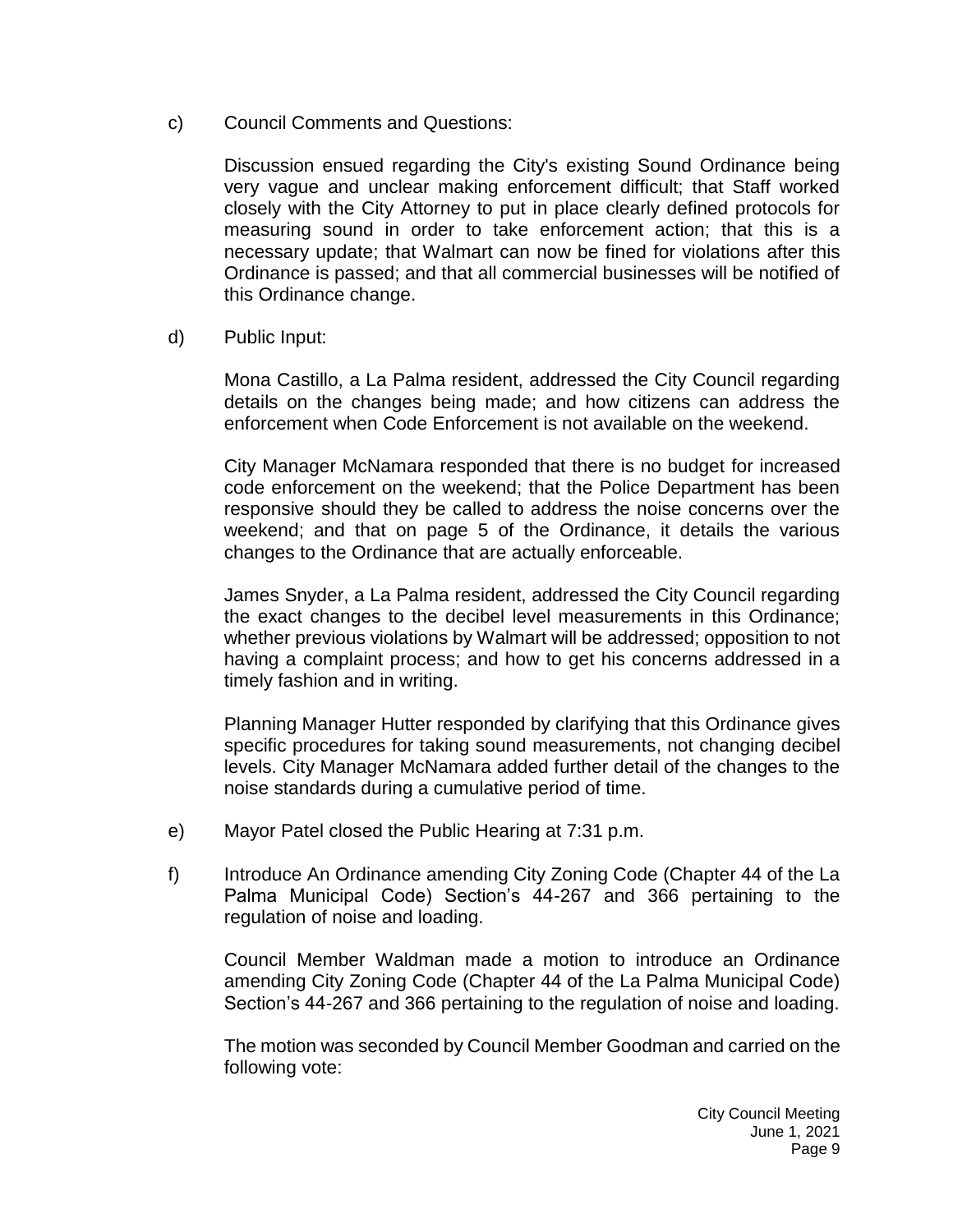- AYES: Council Member Baker, Council Member Goodman, Mayor Patel, Mayor Pro Tem Steggell, and Council Member Waldman
- NOES: None

#### [REGULAR ITEMS](https://lapalma.granicus.com/MediaPlayer.php?view_id=&clip_id=1265&meta_id=170299)

14. Senate Bill 1383 Update - [Short-Lived Climate Pollutants: Organic Waste Methane](https://lapalma.granicus.com/MediaPlayer.php?view_id=&clip_id=1265&meta_id=170300)  [Emissions Reductions](https://lapalma.granicus.com/MediaPlayer.php?view_id=&clip_id=1265&meta_id=170300)

Management Analyst Cisneros gave the Staff Report.

Public Input:

No members of the public wished to speak.

Council Comments and Questions:

Discussion ensued regarding the fee structure for the new Senate Bill requirements will be conducted in the same manner as current format; that the new organic waste mandates will have to be tracked, monitored, and categorized which will result in an increase; that the City's trash provider will conduct extensive outreach to the community regarding these changes; that enforcement will not be problematic because of the community education component; that the City's trash provider will offer receptacles for the organic waste; definition of organic being 'if it grows, it goes' and excludes plastics; that the current green cart/cannister will be the one used for 'organics' waste and will be explained to the residents in detail through the outreach efforts; and the City Council's condolences for the passing of the trash provider's founder.

By consensus, the City Council agreed to receive and file this report.

15. [COVID-19 Update/Implications for Upcoming City Events](https://lapalma.granicus.com/MediaPlayer.php?view_id=&clip_id=1265&meta_id=170301)

City Manager McNamara gave the Staff Report.

Council Comments and Questions:

Discussion ensued regarding appreciation for all of Staff's efforts during the past year dealing with COVID-19; appreciation for Staff's work on getting local businesses to interact in a safe manner with their patrons; and City Council consensus to authorize the City to use the \$50 thousand from the County towards further efforts.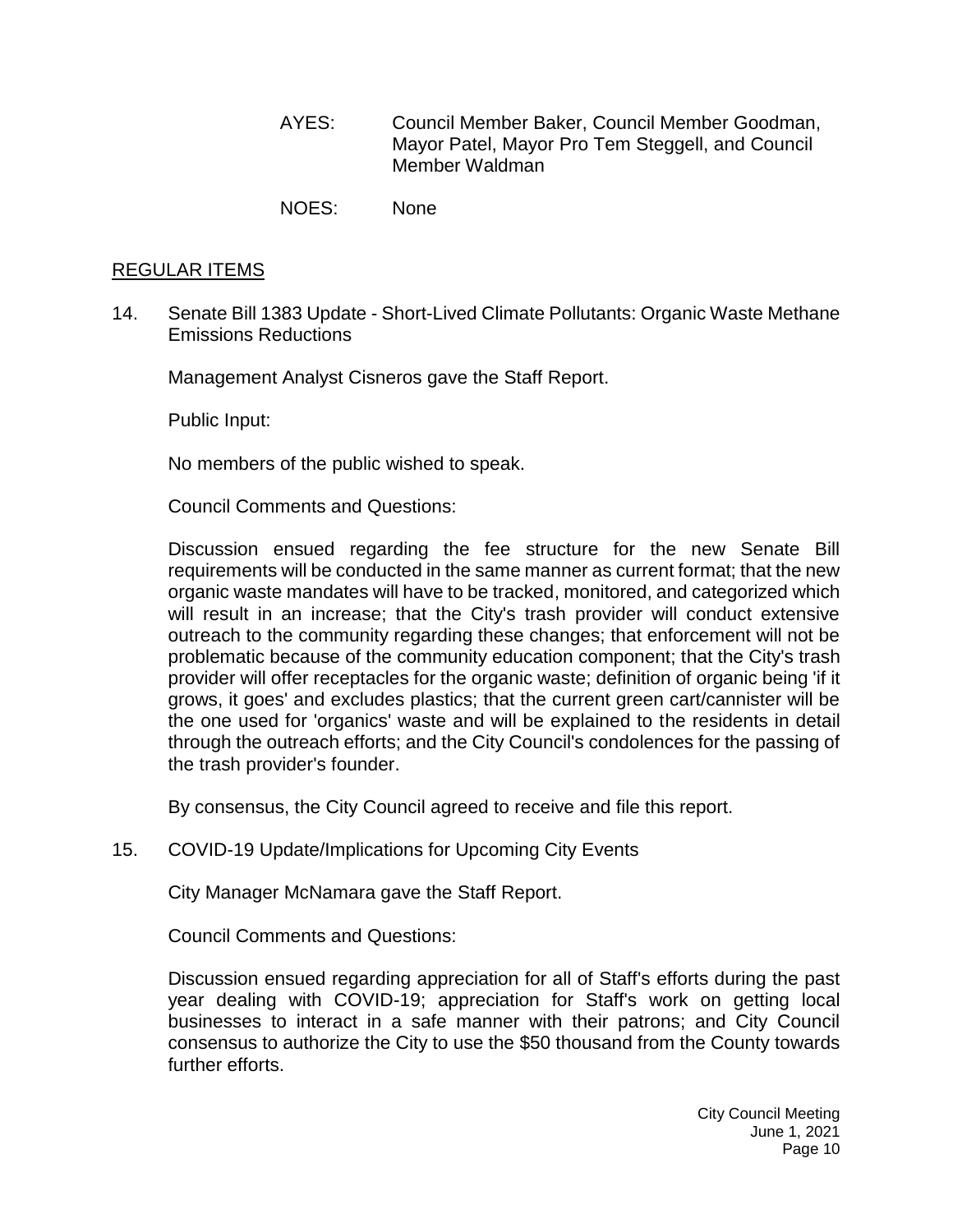16. [Memorandum of Understanding Extensions](https://lapalma.granicus.com/MediaPlayer.php?view_id=&clip_id=1265&meta_id=170302)

City Manager McNamara gave the Staff Report.

Public Input:

No members of the public wished to speak.

Council Comments and Questions:

Discussion ensued regarding appreciation for Staff members that worked tirelessly to get the City Council at this juncture; that the City Council is grateful to all three bargaining groups and appreciate their understanding for the impact the pandemic has had on the City; and look forward to negotiating next year when the Council has the ability to make some decisions.

- a) Adopt a Resolution approving a one-year extension to the Memorandum of Understanding between the City of La Palma and the La Palma General Employees Association;
- b) Adopt a Resolution approving a one-year extension to the Memorandum of Understanding between the City of La Palma and the La Palma Professional Employees Association;
- c) Adopt a Resolution approving a one-year extension to the Memorandum of Understanding between the City of La Palma and La Palma Police Association;
- d) Adopt a Resolution approving a one-time lump sum payment for all Management Employees and Updated Salary Schedule; and
- e) Adopt a Resolution authorizing FY 2020-21 budget adjustment.

Council Member Waldman made a motion to adopt Resolution No. 2021-19 approving a one-year extension to the Memorandum of Understanding between the City of La Palma and the La Palma General Employees Association; Resolution No. 2021-20 approving a one-year extension to the Memorandum of Understanding between the City of La Palma and the La Palma Professional Employees Association; Resolution No. 2021-21 approving a one-year extension to the Memorandum of Understanding between the City of La Palma and La Palma Police; Resolution No. 2021-22 approving a one-time lump sum payment for all Management Employees and Updated Salary Schedule; and Resolution No. 2021-23 authorizing FY 2020-21 budget adjustment.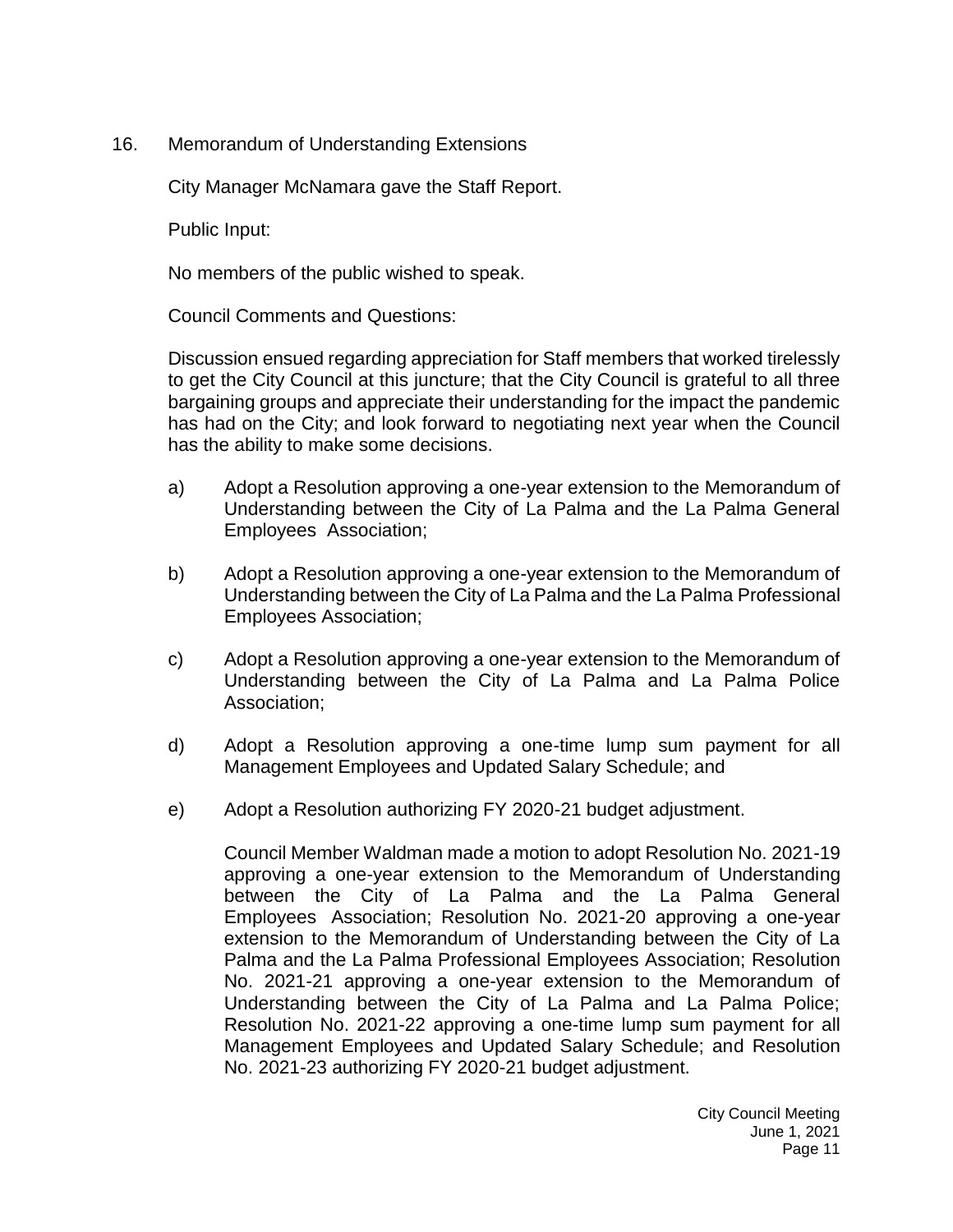The motion was seconded by Mayor Pro Tem Steggell and carried on the following vote:

- AYES: Council Member Baker, Council Member Goodman, Mayor Patel, Mayor Pro Tem Steggell, and Council Member Waldman
- NOES: None

# [COUNCILMEMBER AB1234 REPORTS, REPORTS FROM CITY-AFFILIATED](https://lapalma.granicus.com/MediaPlayer.php?view_id=&clip_id=1265&meta_id=170308)  [COMMITTEES, AND COUNCIL REMARKS](https://lapalma.granicus.com/MediaPlayer.php?view_id=&clip_id=1265&meta_id=170308)

**Council Member Waldman** had nothing to report.

**Council Member Baker** attended the League of California Cities (LOCC) Parks and Rec Roundtable; the LOCC Legislative Action Days; the State and Local Fiscal Recovery Program Briefing; the LOCC Orange County (LOCC-OC) Division General Meeting; the LOCC Roundtable Discussion-Reopening City Hall; the LOCC Mayors and Council Members Roundtable; the Coronavirus State and Local Fiscal Recovery Funds - U.S. Department of the Treasury Guidance; the Orange County Public Libraries - Library Advisory Board meeting; and the LOCC Solid Waste and Recycling Roundtable.

**Council Member Goodman** attended the Orange County Sanitation District (OCSD) Legislative and Public Affairs Committee meeting; the OCSD Administrative Committee meeting; the City Council Special meeting; the California Joint Powers Insurance Authority (CJPIA) Executive Committee meeting; the CJPIA Claims Committee meeting; the OCSD Board of Directors meeting; and the LOCC Housing Community and Economic Development Policy Executive Committee meeting.

**Mayor Pro Tem Steggell** had nothing to report.

**Mayor Patel** attended a meeting with the Orange County Second District Supervisor Foley; the Memorial Day video-taping event; the Orange County Vector Control District (OCVCD) Board meeting; and the Asian American Pacific Islander (AAPI) Leadership Panel for the Air Force Space and Production Corp.

### [CITY MANAGER REMARKS](https://lapalma.granicus.com/MediaPlayer.php?view_id=&clip_id=1265&meta_id=170309)

**City Manager McNamara** announced the reopening of the basketball courts; noted that he's looking forward to hopefully going back to live City Council meetings starting in August; thanked all the Staff for their work in preparation for the annual Fiscal Year budget; and wished everyone a wonderful Independence Day holiday.